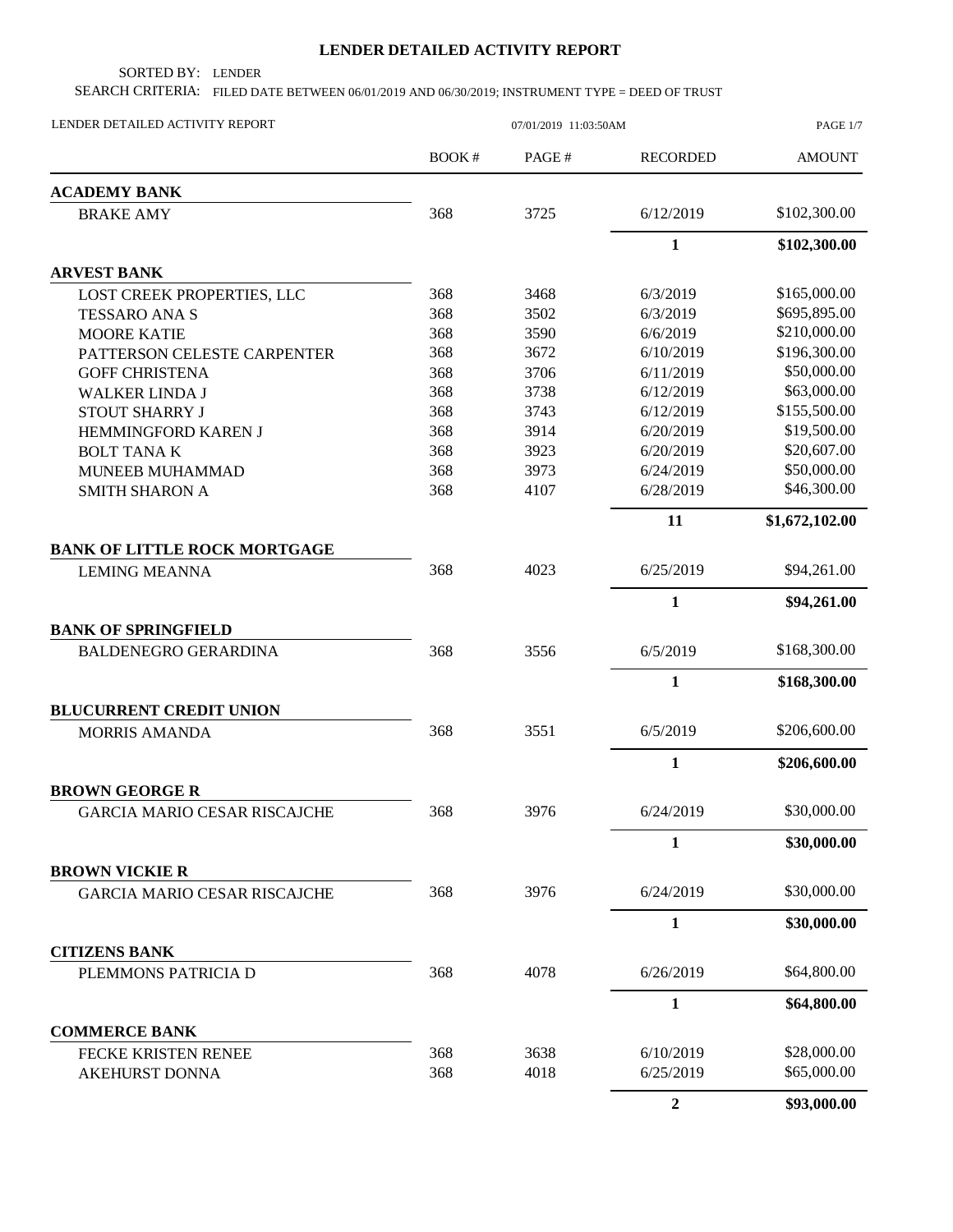| LENDER DETAILED ACTIVITY REPORT |  |
|---------------------------------|--|
|                                 |  |

07/01/2019 11:03:50AM

PAGE 2/7

|                                                 | BOOK# | PAGE# | <b>RECORDED</b> | <b>AMOUNT</b>  |
|-------------------------------------------------|-------|-------|-----------------|----------------|
| <b>COMMUNITY BANK &amp; TRUST</b>               |       |       |                 |                |
| <b>BERLIN JACQUELINE A</b>                      | 368   | 3513  | 6/4/2019        | \$77,000.00    |
| <b>OLSON TAWNJIA G</b>                          | 368   | 3580  | 6/6/2019        | \$175,000.00   |
| G & D FARM, LLC                                 | 368   | 3662  | 6/10/2019       | \$97,000.00    |
| MCCRACKEN KATHLEEN                              | 368   | 3709  | 6/11/2019       | \$61,000.00    |
| <b>JUNEWEERANONG WEERAYUTH</b>                  | 368   | 3848  | 6/17/2019       | \$204,000.00   |
| <b>GODBERSEN DESIREE D</b>                      | 368   | 4008  | 6/24/2019       | \$291,998.00   |
| STANICKI CLARIECE J                             | 368   | 4045  | 6/26/2019       | \$43,650.00    |
| STIPP COLTON PERRY                              | 368   | 4051  | 6/26/2019       | \$80,707.00    |
| <b>CLOGSTON SHAWNTAL</b>                        | 368   | 4058  | 6/26/2019       | \$42,380.20    |
| HIETALA LORA L                                  | 368   | 4059  | 6/26/2019       | \$43,524.39    |
| <b>KINNAIRD AMBER</b>                           | 368   | 4123  | 6/28/2019       | \$195,800.00   |
|                                                 |       |       | 11              | \$1,312,059.59 |
| <b>CORNERSTONE BANK</b><br><b>GIBBS WENDY D</b> | 368   | 3869  | 6/18/2019       | \$92,937.90    |
|                                                 |       |       | $\mathbf{1}$    | \$92,937.90    |
| DAS ACQUISITION COMPANY                         |       |       |                 |                |
| <b>EVERETT KIPP A</b>                           | 368   | 3520  | 6/4/2019        | \$107,908.00   |
| <b>STOCKTON ROSE</b>                            | 368   | 3586  | 6/6/2019        | \$119,191.00   |
| <b>KIBBEY KONNY</b>                             | 368   | 3685  | 6/10/2019       | \$109,725.00   |
| <b>BAUM BRANDON L</b>                           | 368   | 4036  | 6/26/2019       | \$73,436.00    |
|                                                 |       |       | 4               | \$410,260.00   |
| <b>DITECH FINANCIAL</b>                         |       |       |                 |                |
| <b>BARNETT JOHN M</b>                           | 368   | 3817  | 6/14/2019       | \$131,750.00   |
| MONTANO JANETTE                                 | 368   | 3896  | 6/19/2019       | \$93,508.00    |
|                                                 |       |       | $\overline{2}$  | \$225,258.00   |
| <b>FCS FINANCIAL</b>                            |       |       |                 |                |
| XIONG YING                                      | 368   | 3500  | 6/3/2019        | \$481,000.00   |
| <b>HYDER FAMILY TRUST</b>                       | 368   | 3811  | 6/14/2019       | \$205,000.00   |
|                                                 |       |       | $\mathbf{2}$    | \$686,000.00   |
| FIRST COMMUNITY BANK<br>PERCIVAL ADAM           | 368   | 3465  | 6/3/2019        | \$95,136.00    |
| SHELTON CHARITY A                               | 368   | 3492  | 6/3/2019        | \$144,000.00   |
| <b>JONES DONNA DIVINE</b>                       | 368   | 3495  | 6/3/2019        | \$96,302.00    |
| PEREZ MIROSLAVA E                               | 368   | 3564  | 6/6/2019        | \$16,067.00    |
| PEREZ MIROSLAVA ELVIRA                          | 368   | 3695  | 6/11/2019       | \$28,935.09    |
| MISSOURI LAND RUSH, LLC                         | 368   | 3727  | 6/12/2019       | \$75,000.00    |
| <b>SMITH REBECCA</b>                            | 368   | 3933  | 6/20/2019       | \$56,039.00    |
| BERNABE ALFONSO BARAJAS                         | 368   | 3962  | 6/21/2019       | \$147,184.00   |
| PAUL ANN M                                      | 368   | 3988  | 6/24/2019       | \$28,000.00    |
| MITCHELL DEBORAH D                              | 368   | 3989  | 6/24/2019       | \$375,000.00   |
| <b>WOODS JASON</b>                              | 368   | 4054  | 6/26/2019       | \$112,100.00   |
| <b>HOWE ISAIAH</b>                              | 368   | 4079  | 6/26/2019       | \$76,600.00    |
| SD HOMES, LLC                                   | 368   | 4126  | 6/28/2019       | \$90,000.00    |
|                                                 |       |       | 13              | \$1,340,363.09 |
| <b>FIRST MORTGAGE SOLUTIONS</b>                 |       |       |                 |                |
| WHITMAN KIMBERLY D                              | 368   | 4138  | 6/28/2019       | \$148,409.00   |
|                                                 |       |       | $\mathbf{1}$    | \$148,409.00   |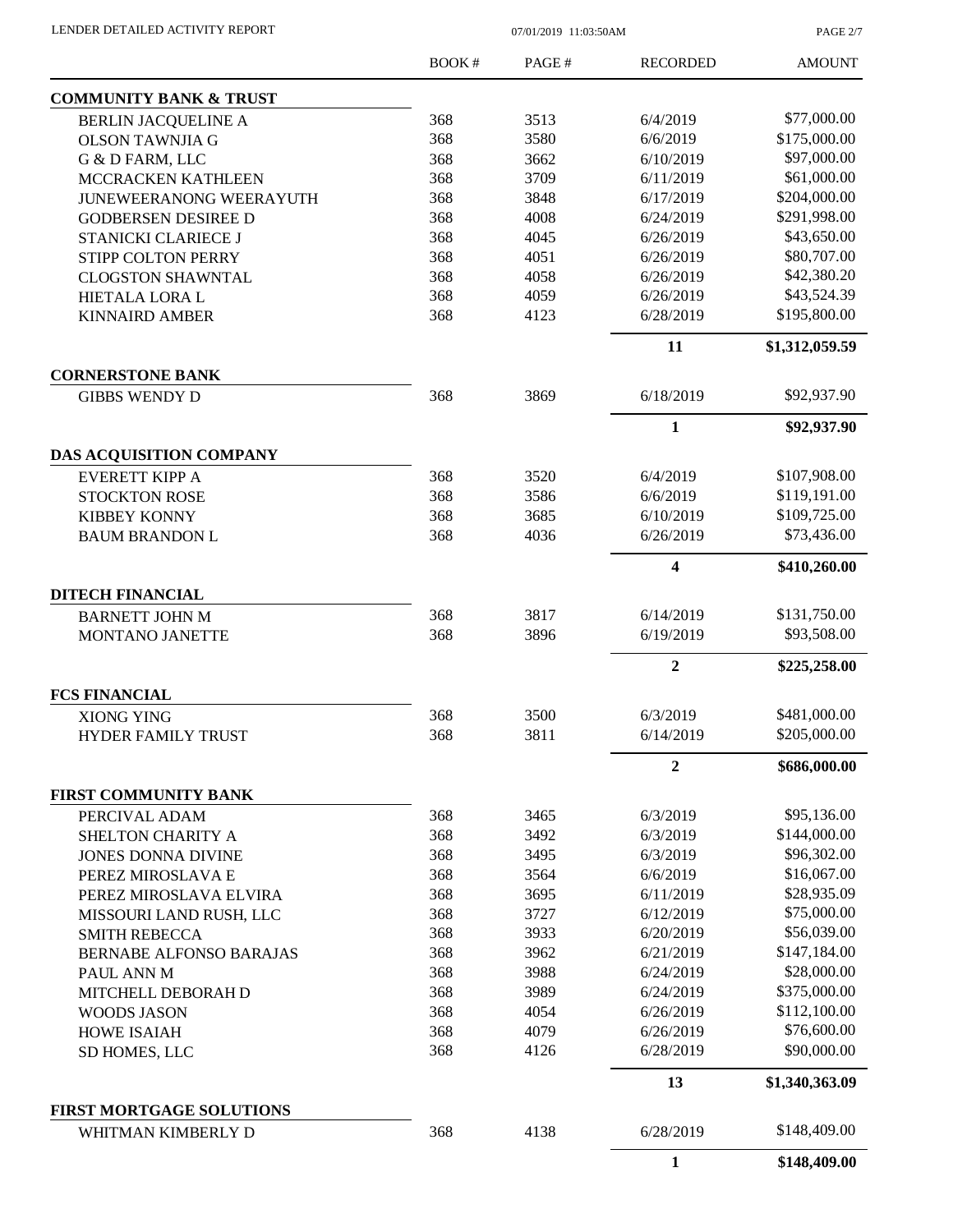PAGE 3/7

|                                                 | <b>BOOK#</b> | PAGE# | <b>RECORDED</b>  | <b>AMOUNT</b>  |
|-------------------------------------------------|--------------|-------|------------------|----------------|
| <b>FIRST STATE BANK OF PURCY</b>                |              |       |                  |                |
| <b>HARRIS SCOTT LEE</b>                         | 368          | 4049  | 6/26/2019        | \$283,234.19   |
|                                                 |              |       | $\mathbf{1}$     | \$283,234.19   |
| <b>FLAGSTAR BANK</b>                            |              |       |                  |                |
| <b>MANLEY JENNIFRE</b>                          | 368          | 3703  | 6/11/2019        | \$160,000.00   |
|                                                 |              |       | 1                | \$160,000.00   |
| <b>FLANAGAN STATE BANK</b>                      |              |       |                  |                |
| <b>BOLIN CHARLES</b>                            | 368          | 3966  | 6/21/2019        | \$156,565.00   |
|                                                 |              |       | $\mathbf{1}$     | \$156,565.00   |
| <b>FLAT BRANCH MORTGAGE</b>                     |              |       |                  |                |
| <b>CRANDALL NANCY J</b>                         | 368          | 3471  | 6/3/2019         | \$79,540.00    |
| <b>HICKS TIFFANY</b>                            | 368          | 3527  | 6/4/2019         | \$161,515.00   |
| <b>CANTRELL DANNY</b>                           | 368          | 3545  | 6/5/2019         | \$179,465.00   |
| <b>BOWMAN CHAD</b>                              | 368          | 3547  | 6/5/2019         | \$271,841.00   |
| MORRIS SARAH                                    | 368          | 3560  | 6/5/2019         | \$105,280.00   |
| <b>MARSHALL MARIAH</b>                          | 368          | 3588  | 6/6/2019         | \$58,585.00    |
| <b>BROWN LARRY FRANKLIN</b>                     | 368          | 3593  | 6/7/2019         | \$87,300.00    |
| HASBROUCK ZACHARY C                             | 368          | 3627  | 6/7/2019         | \$192,000.00   |
| BREIDENSTEIN DESIREE M                          | 368          | 3644  | 6/10/2019        | \$176,000.00   |
| <b>EVANS DEIDRA A</b>                           | 368          | 3700  | 6/11/2019        | \$151,875.00   |
| REYNOLDS MACKENZIE P                            | 368          | 3770  | 6/13/2019        | \$107,908.00   |
| <b>ABRAMOVITZ TYLER</b>                         | 368          | 3773  | 6/13/2019        | \$141,313.00   |
| <b>WATSON LORA A</b>                            | 368          | 3796  | 6/14/2019        | \$118,655.00   |
| <b>WALKER FALON S</b>                           | 368          | 3804  | 6/14/2019        | \$109,292.00   |
| HOLDEN SAMUEL JONATHAN                          | 368          | 3806  | 6/14/2019        | \$73,817.00    |
| HUM MICCA L                                     | 368          | 3815  | 6/14/2019        | \$88,758.00    |
| RENFRO COLTON J                                 | 368          | 3821  | 6/17/2019        | \$90,404.00    |
| <b>GIL ALLISON LEE</b>                          | 368          | 3858  | 6/17/2019        | \$95,656.00    |
| FREEBORG JENNIFER A                             | 368          | 3863  | 6/18/2019        | \$411,200.00   |
|                                                 | 368          | 3880  | 6/18/2019        | \$87,387.00    |
| <b>HADLEY EDELEEN</b><br><b>GREENBLAT AARON</b> | 368          | 3939  | 6/21/2019        | \$128,677.00   |
|                                                 | 368          | 3960  | 6/21/2019        | \$118,000.00   |
| <b>EATON KILEY R</b>                            | 368          | 3969  |                  | \$80,808.00    |
| <b>CLOUD MAATTHEW J</b>                         | 368          | 3980  | 6/24/2019        | \$97,206.00    |
| DAUGHERTY JACQILYNN                             |              |       | 6/24/2019        | \$84,848.00    |
| <b>KEELING SAMANTHA</b>                         | 368          | 3984  | 6/24/2019        |                |
| SECRETARY OF VETERANS AFFAIRS                   | 368          | 4002  | 6/24/2019        | \$112,917.00   |
| STIREWALT ASHLEY                                | 368          | 4031  | 6/26/2019        | \$172,000.00   |
| <b>EVEY JILL</b>                                | 368          | 4041  | 6/26/2019        | \$145,787.00   |
|                                                 |              |       | 28               | \$3,728,034.00 |
| <b>FREEDOM MORTGAGE</b>                         |              |       |                  |                |
| <b>JANISCH RODNEY</b>                           | 368          | 3616  | 6/7/2019         | \$137,668.00   |
| WILLIAMS ANGELA M                               | 368          | 4076  | 6/26/2019        | \$148,117.00   |
|                                                 |              |       | $\boldsymbol{2}$ | \$285,785.00   |
| <b>GATEWAY MORTGAGE GROUP</b>                   |              |       |                  |                |
| <b>UNRUH WADE A</b>                             | 368          | 3467  | 6/3/2019         | \$166,155.00   |
| HYER MEREDITH C                                 | 368          | 3873  | 6/18/2019        | \$279,812.00   |
|                                                 |              |       | $\overline{2}$   | \$445,967.00   |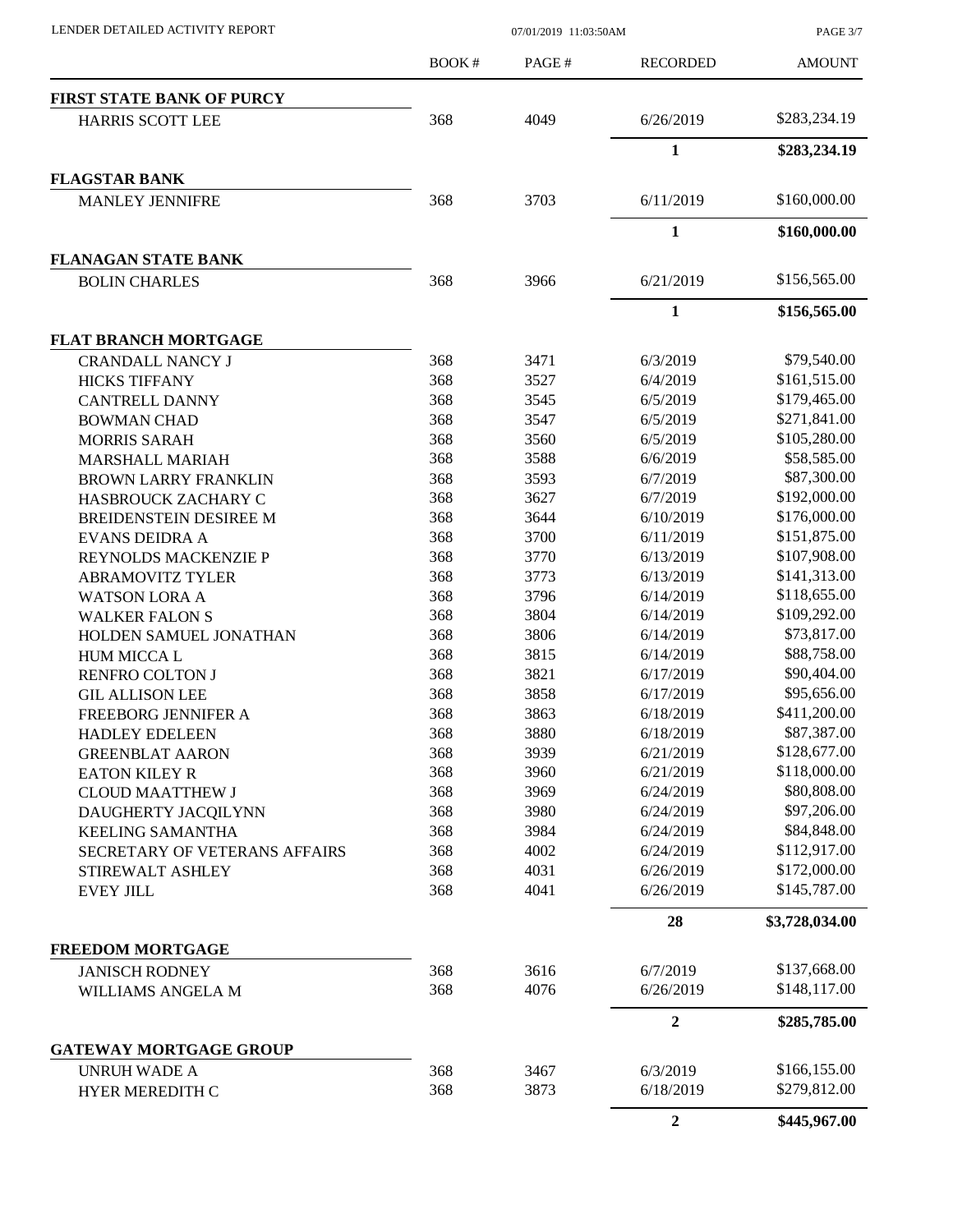LENDER DETAILED ACTIVITY REPORT 07/01/2019 11:03:50AM

PAGE 4/7

|                                                     | BOOK# | PAGE# | <b>RECORDED</b>         | <b>AMOUNT</b> |
|-----------------------------------------------------|-------|-------|-------------------------|---------------|
| <b>GENERATIONS BANK</b>                             |       |       |                         |               |
| RICHARDSON TRAVIS LEE                               | 368   | 3525  | 6/4/2019                | \$142,500.00  |
|                                                     |       |       | 1                       | \$142,500.00  |
| <b>GREAT SOUTHERN BANK</b>                          |       |       |                         |               |
| LITTLEFIELD VALERIE                                 | 368   | 3750  | 6/12/2019               | \$23,500.00   |
| <b>WADE BRITTANY</b>                                | 368   | 3843  | 6/17/2019               | \$529,900.00  |
| HARLAN MARSHA K                                     | 368   | 3878  | 6/18/2019               | \$20,000.00   |
| <b>GRIFFITH MARIAH</b>                              | 368   | 4074  | 6/26/2019               | \$127,645.00  |
|                                                     |       |       | $\overline{\mathbf{4}}$ | \$701,045.00  |
| <b>GUARANTY BANK</b>                                |       |       |                         |               |
| <b>BARRY KATHERYN</b>                               | 368   | 3674  | 6/10/2019               | \$119,790.00  |
| <b>FELDER TINA</b>                                  | 368   | 3793  | 6/14/2019               | \$125,000.00  |
| <b>LEHAR JEANNIE</b>                                | 368   | 3890  | 6/18/2019               | \$245,471.00  |
| <b>RIOS JOSE</b>                                    | 368   | 3982  | 6/24/2019               | \$61,858.00   |
| STEVE MOSER PROPERTIES, LLC                         | 368   | 4043  | 6/26/2019               | \$40,000.00   |
|                                                     |       |       | 5                       | \$592,119.00  |
| <b>HAMILTON CHERI</b>                               |       |       |                         |               |
| <b>REYES YMELDA E</b>                               | 368   | 3529  | 6/4/2019                | \$9,000.00    |
|                                                     |       |       | 1                       | \$9,000.00    |
| <b>HAMILTON JOHN</b>                                |       |       |                         |               |
| PASTOR MIGUEL ANGEL                                 | 368   | 3529  | 6/4/2019                | \$9,000.00    |
|                                                     |       |       | $\mathbf{1}$            | \$9,000.00    |
| <b>KELLER MORTGAGE</b><br><b>GOODEN LAURA MARIE</b> | 368   | 3677  | 6/10/2019               | \$412,708.00  |
|                                                     |       |       | 1                       | \$412,708.00  |
| <b>MCDERMOTT RUSTY</b>                              |       |       |                         |               |
| <b>MCDERMOTT REX V</b>                              | 368   | 3942  | 6/21/2019               | \$33,618.85   |
|                                                     |       |       | 1                       | \$33,618.85   |
| <b>MID-MISSOURI BANK</b>                            |       |       |                         |               |
| RAGSDALE RANDALL J                                  | 368   | 3697  | 6/11/2019               | \$70,000.00   |
| <b>BURKE FLORENCE A</b>                             | 368   | 3841  | 6/17/2019               | \$48,000.00   |
| <b>SCHLEGEL KIMBERLY</b>                            | 368   | 3881  | 6/18/2019               | \$20,000.00   |
|                                                     |       |       | $\overline{\mathbf{3}}$ | \$138,000.00  |
| <b>MISSOURI HOUSING DEVELOPMENT COMMISSION</b>      |       |       |                         |               |
| <b>CRANDALL NANCY J</b>                             | 368   | 3487  | 6/3/2019                | \$3,181.60    |
| REYNOLDS MACKENZIE P                                | 368   | 3771  | 6/13/2019               | \$4,316.32    |
| HOLDEN SAMUEL JONATHAN                              | 368   | 3807  | 6/14/2019               | \$2,952.68    |
|                                                     |       |       | 3                       |               |
| <b>NEWREZ LLC</b>                                   |       |       |                         | \$10,450.60   |
| <b>WILSON KATRINA L</b>                             | 368   | 4060  | 6/26/2019               | \$150,081.00  |
|                                                     |       |       | $\mathbf{1}$            | \$150,081.00  |
| <b>OAKSTAR BANK</b>                                 |       |       |                         |               |
| LEDFORD CONSTRUCTION & DEVELOPMENT ( 368            |       | 3701  | 6/11/2019               | \$197,000.00  |
|                                                     |       |       | $\mathbf{1}$            | \$197,000.00  |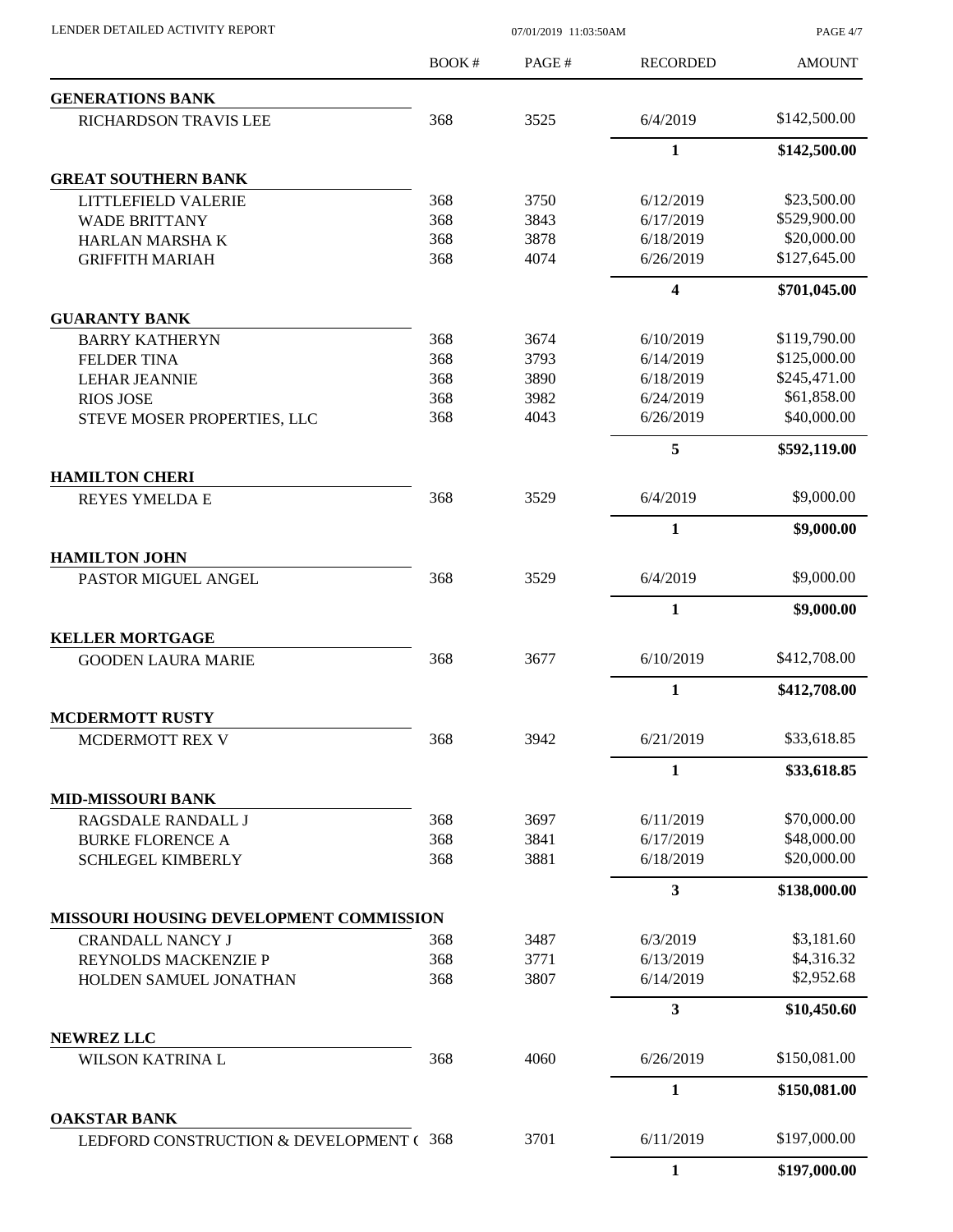PAGE 5/7

|                                           | <b>BOOK#</b> | PAGE# | <b>RECORDED</b> | <b>AMOUNT</b>  |
|-------------------------------------------|--------------|-------|-----------------|----------------|
| <b>OLD MISSOURI BANK</b>                  |              |       |                 |                |
| <b>MILLER CLARA</b>                       | 368          | 3607  | 6/7/2019        | \$156,000.00   |
| FROSSARD KRYSTAL                          | 368          | 3907  | 6/19/2019       | \$535,925.00   |
|                                           |              |       | $\overline{2}$  | \$691,925.00   |
| PENNYMAC LOAN SERVICES                    |              |       |                 |                |
| <b>SLADE CATHERINE</b>                    | 368          | 4011  | 6/25/2019       | \$104,800.00   |
|                                           |              |       | $\mathbf{1}$    | \$104,800.00   |
| PEOPLES BANK                              |              |       |                 |                |
| D L MARTIN MANAGEMENT GROUP, LLC          | 368          | 3576  | 6/6/2019        | \$145,000.00   |
| <b>SCOTT KENDALL</b>                      | 368          | 3630  | 6/7/2019        | \$55,120.00    |
| <b>SCOTT KENDALL</b>                      | 368          | 3631  | 6/7/2019        | \$10,335.00    |
| SUPERIOR FAMILY HOMES, LLC                | 368          | 3637  | 6/7/2019        | \$281,000.00   |
| ALPHA REAL PROPERTY, LLC                  | 368          | 3714  | 6/11/2019       | \$102,000.00   |
| K & W INVESTMENTS LLC                     | 368          | 3921  | 6/20/2019       | \$165,750.00   |
| <b>BISHOP KATLYNN J</b>                   | 368          | 3936  | 6/21/2019       | \$75,000.00    |
|                                           |              |       | $\overline{7}$  | \$834,205.00   |
| <b>PINNACLE BANK</b>                      |              |       |                 |                |
| <b>TREWYN SERA</b>                        | 368          | 3604  | 6/7/2019        | \$154,000.00   |
| <b>LITWIN ALYSSA</b>                      | 368          | 3888  | 6/18/2019       | \$252,000.00   |
| <b>GARTON CYNTHIA A</b>                   | 368          | 4067  | 6/26/2019       | \$215,000.00   |
|                                           |              |       | 3               | \$621,000.00   |
| <b>QUICKEN LOANS</b>                      |              |       |                 |                |
| <b>JOHNSON LARRY DALE</b>                 | 368          | 3505  | 6/4/2019        | \$137,050.00   |
| <b>MCCARTER DIANNA D</b>                  | 368          | 3519  | 6/4/2019        | \$91,575.00    |
| MITCHELL MICHELLE                         | 368          | 3574  | 6/6/2019        | \$484,350.00   |
| <b>ALLISON JULIA LINDA</b>                | 368          | 3601  | 6/7/2019        | \$105,000.00   |
| <b>KOVAL SUSAN</b>                        | 368          | 3602  | 6/7/2019        | \$165,785.00   |
|                                           | 368          | 3639  | 6/10/2019       | \$129,300.00   |
| <b>HAASE LANEA</b><br><b>LANG DAVID A</b> | 368          | 3955  | 6/21/2019       | \$163,350.00   |
|                                           |              |       | $\overline{7}$  | \$1,276,410.00 |
| <b>RABO AGRIFINANCE</b>                   |              |       |                 |                |
| DO DONNY                                  | 368          | 3532  | 6/4/2019        | \$3,276,028.65 |
|                                           |              |       | 1               | \$3,276,028.65 |
| <b>ROBERTS CONNIE I</b>                   |              |       |                 |                |
| PHILLIBER JODIE                           | 368          | 3554  | 6/5/2019        | \$85,000.00    |
|                                           |              |       | $\mathbf{1}$    | \$85,000.00    |
| <b>ROBERTS LARRY O</b><br>PHILLIBER BRIAN | 368          | 3554  | 6/5/2019        | \$85,000.00    |
|                                           |              |       | $\mathbf{1}$    | \$85,000.00    |
| SONNY FLAT INVESTMENTS, LLC               |              |       |                 |                |
| <b>RAY RENEE KAY</b>                      | 368          | 4118  | 6/28/2019       | \$0.00         |
|                                           |              |       | $\mathbf{1}$    | \$0.00         |
| SOSUTHWEST MISSOURI BANK                  |              |       |                 |                |
| EM LAUGHLIN, LLC                          | 368          | 3608  | 6/7/2019        | \$60,000.00    |
| <b>TESTERMAN ANGELA</b>                   | 368          | 3609  | 6/7/2019        | \$65,000.00    |
|                                           |              |       | $\overline{2}$  | \$125,000.00   |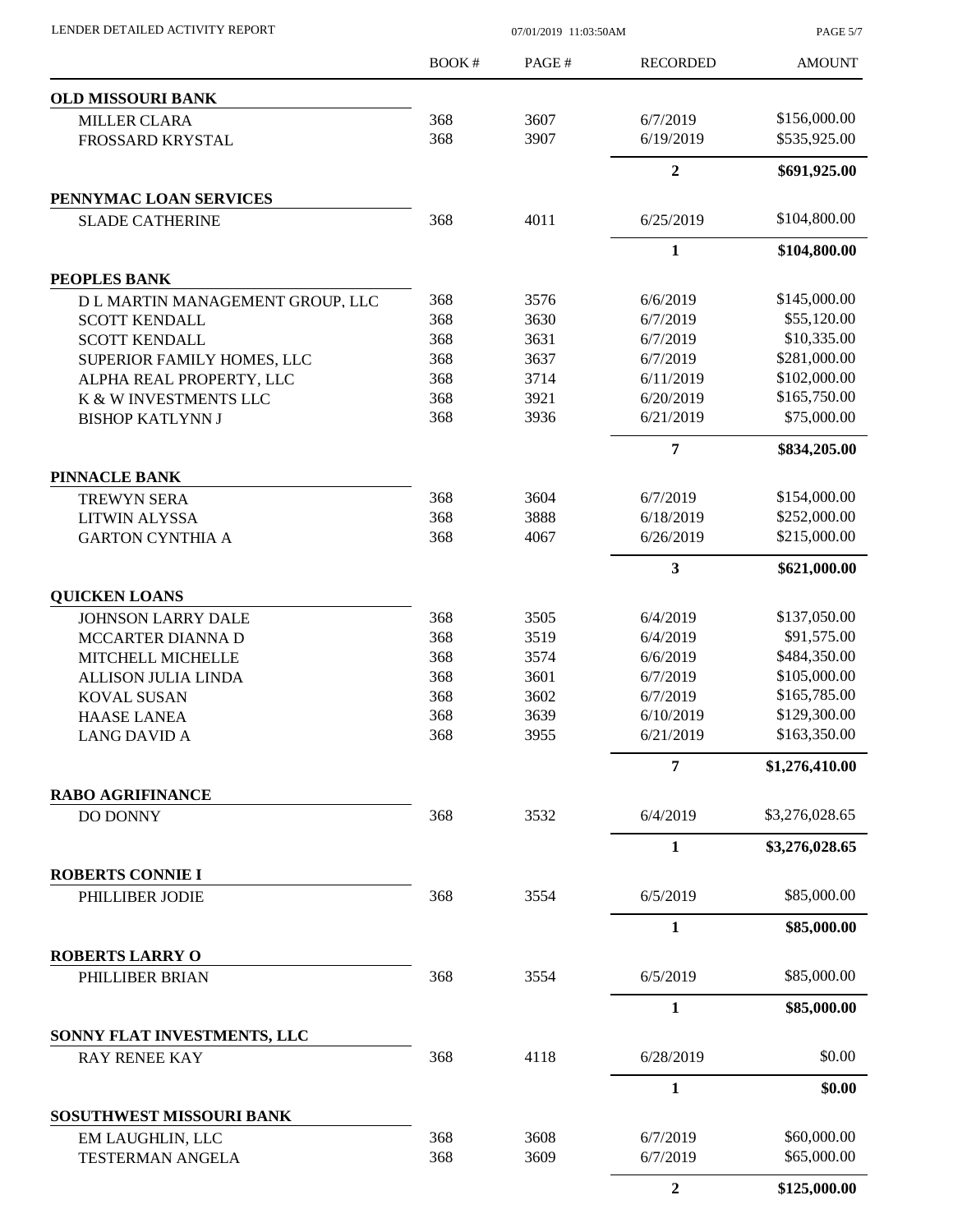PAGE 6/7

|                                  | <b>BOOK#</b> | PAGE# | <b>RECORDED</b>         | <b>AMOUNT</b>  |
|----------------------------------|--------------|-------|-------------------------|----------------|
| <b>SOUTHWEST MISSOURI BANK</b>   |              |       |                         |                |
| NEFF ASHLEE A                    | 368          | 3490  | 6/3/2019                | \$82,500.00    |
| <b>VINSON THOMAS</b>             | 368          | 3618  | 6/7/2019                | \$115,200.00   |
| <b>RUPE DAVID E</b>              | 368          | 3620  | 6/7/2019                | \$86,406.00    |
| <b>ALCORN CHRISTOPHER</b>        | 368          | 3625  | 6/7/2019                | \$76,300.00    |
| <b>BOKKER HILLARY</b>            | 368          | 3649  | 6/10/2019               | \$57,942.00    |
| POLEN RACHAEL ANNE               | 368          | 3736  | 6/12/2019               | \$95,200.00    |
| <b>DIGGZ DIAMOND</b>             | 368          | 3784  | 6/14/2019               | \$95,000.00    |
| WILTHOM, LLC                     | 368          | 3790  | 6/14/2019               | \$102,500.00   |
| <b>BAILEY LYDIA JOY</b>          | 368          | 3827  | 6/17/2019               | \$134,400.00   |
| <b>O'BRIEN KYLE</b>              | 368          | 3853  | 6/17/2019               | \$160,000.00   |
| YEAGER JEAN M                    | 368          | 3856  | 6/17/2019               | \$321,908.00   |
| <b>GRENINGER PAMELA A</b>        | 368          | 3944  | 6/21/2019               | \$25,000.00    |
| MCCOLLUM BRENDA ANN              | 368          | 3946  | 6/21/2019               | \$50,000.00    |
| <b>SWIFT RONALD D</b>            | 368          | 3947  | 6/21/2019               | \$40,000.00    |
| <b>CAREY COLLYN</b>              | 368          | 3971  | 6/24/2019               | \$156,306.00   |
| <b>CUTBIRTH LEONARD D</b>        | 368          | 4015  | 6/25/2019               | \$18,500.00    |
|                                  |              |       | 16                      | \$1,617,162.00 |
| <b>STEPHENS JAMES H</b>          |              |       |                         |                |
| <b>BAKER STEPHANIE</b>           | 368          | 3648  | 6/10/2019               | \$70,000.00    |
|                                  |              |       | 1                       | \$70,000.00    |
| <b>STRAW LAYTON L</b>            |              |       |                         |                |
|                                  |              |       |                         | \$11,500.00    |
| WOODWARD AUSTIN L                | 368          | 3754  | 6/13/2019               |                |
|                                  |              |       | $\mathbf{1}$            | \$11,500.00    |
| <b>STRAW RHONDA G</b>            |              |       |                         |                |
| WOODWARD COURTNEY M              | 368          | 3754  | 6/13/2019               | \$11,500.00    |
|                                  |              |       | $\mathbf{1}$            | \$11,500.00    |
| <b>TCF NATIONAL BANK</b>         |              |       |                         |                |
| <b>FREEBORG JENNIFER A</b>       | 368          | 3865  | 6/18/2019               | \$49,450.00    |
|                                  |              |       | 1                       | \$49,450.00    |
| <b>THE BANK OF MISSOURI</b>      |              |       |                         |                |
| DGOGNEOSHOMO031919 LLC           | 368          | 3918  | 6/20/2019               | \$1,060,000.00 |
|                                  |              |       | $\mathbf{1}$            | \$1,060,000.00 |
| <b>USBANK</b>                    |              |       |                         |                |
| <b>LEWIS KRYSTAL</b>             | 368          | 3511  | 6/4/2019                | \$116,630.00   |
| <b>WEIBEL GLEN J</b>             | 368          | 3633  | 6/7/2019                | \$96,500.00    |
| OLEMAN JOHN K                    | 368          | 3720  | 6/12/2019               | \$96,000.00    |
| <b>WILLIAMS LYNNE A</b>          | 368          | 3862  | 6/18/2019               | \$99,949.00    |
|                                  |              |       | $\overline{\mathbf{4}}$ | \$409,079.00   |
| <b>UDSA</b>                      |              |       |                         |                |
| <b>OLSON TAWNJIA G</b>           | 368          | 3581  | 6/6/2019                | \$175,000.00   |
|                                  |              |       | 1                       | \$175,000.00   |
| <b>USAA FEDERAL SAVINGS BANK</b> |              |       |                         |                |
| <b>JONES JESSICA</b>             | 368          | 3682  | 6/10/2019               | \$50,040.00    |
|                                  |              |       | 1                       | \$50,040.00    |